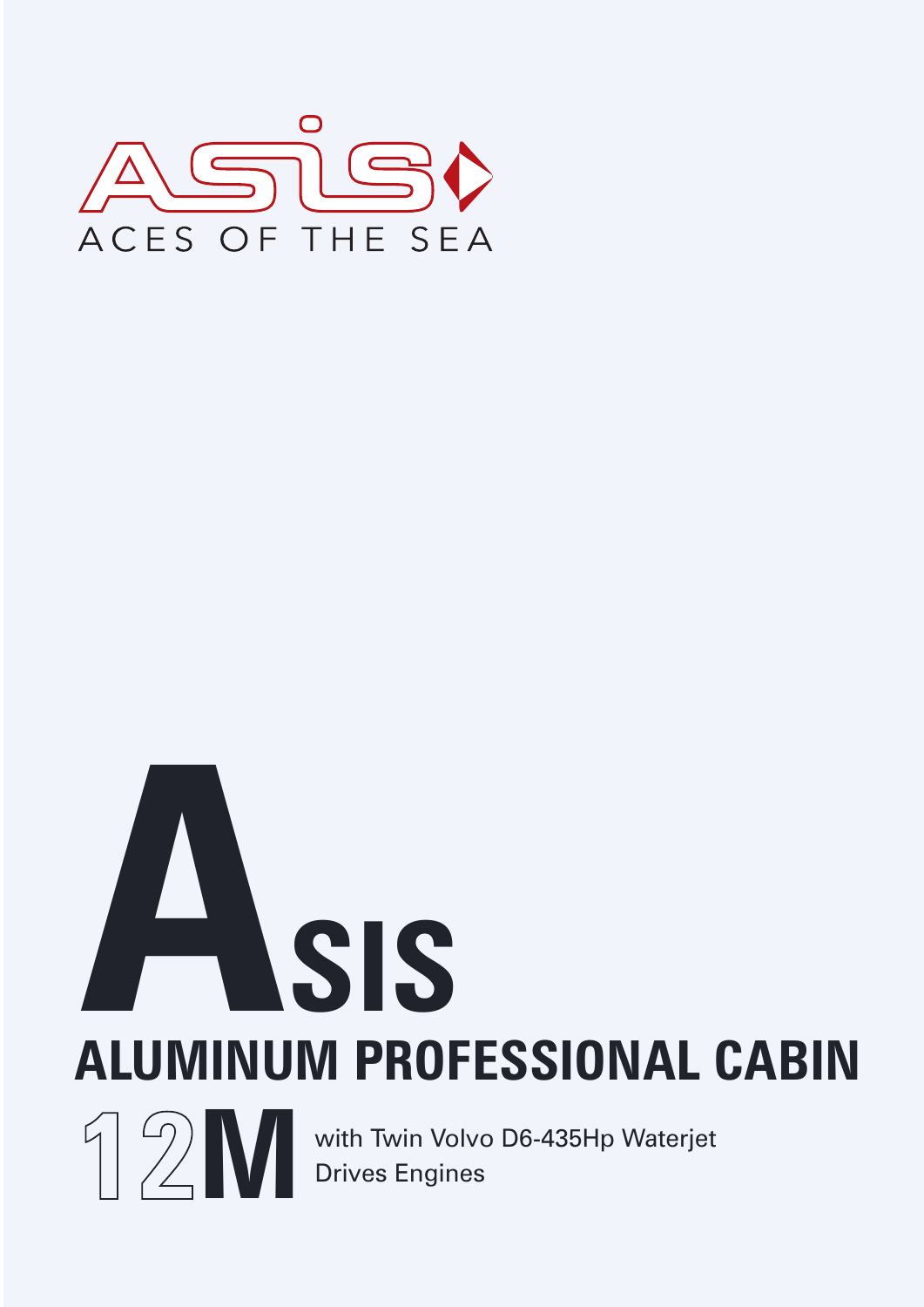

| <b>Overall Length</b>                                            | 11900mm      |
|------------------------------------------------------------------|--------------|
| Inside Length                                                    | 11240 mm     |
| <b>Overall Width</b>                                             | 4270 mm      |
| <b>Inside Width</b>                                              | 3100 mm      |
| <b>Tube Diameter</b>                                             | 565 mm       |
| (Fully Equipped)<br>(E.g. Boat, Cabin, Engine, Accessories, etc) | 6500 Kg      |
| No. Of Air Compartment in Tube                                   | 1: Foam Tube |
| Max Payload<br>(Crew, Fuel & Carryon Load)                       | 3720 Kg      |
|                                                                  |              |

### **HULL AND DECK**

- "V" shaped Marine Grade Aluminum Hull
- Marine Grade Aluminum Non Skid Deck
- Built-in Cavity for Fuel Tank and Under Deck Dry Storage
- $\Diamond$  Built-in Engine room with heavy Duty Gas Spring assisted Hatch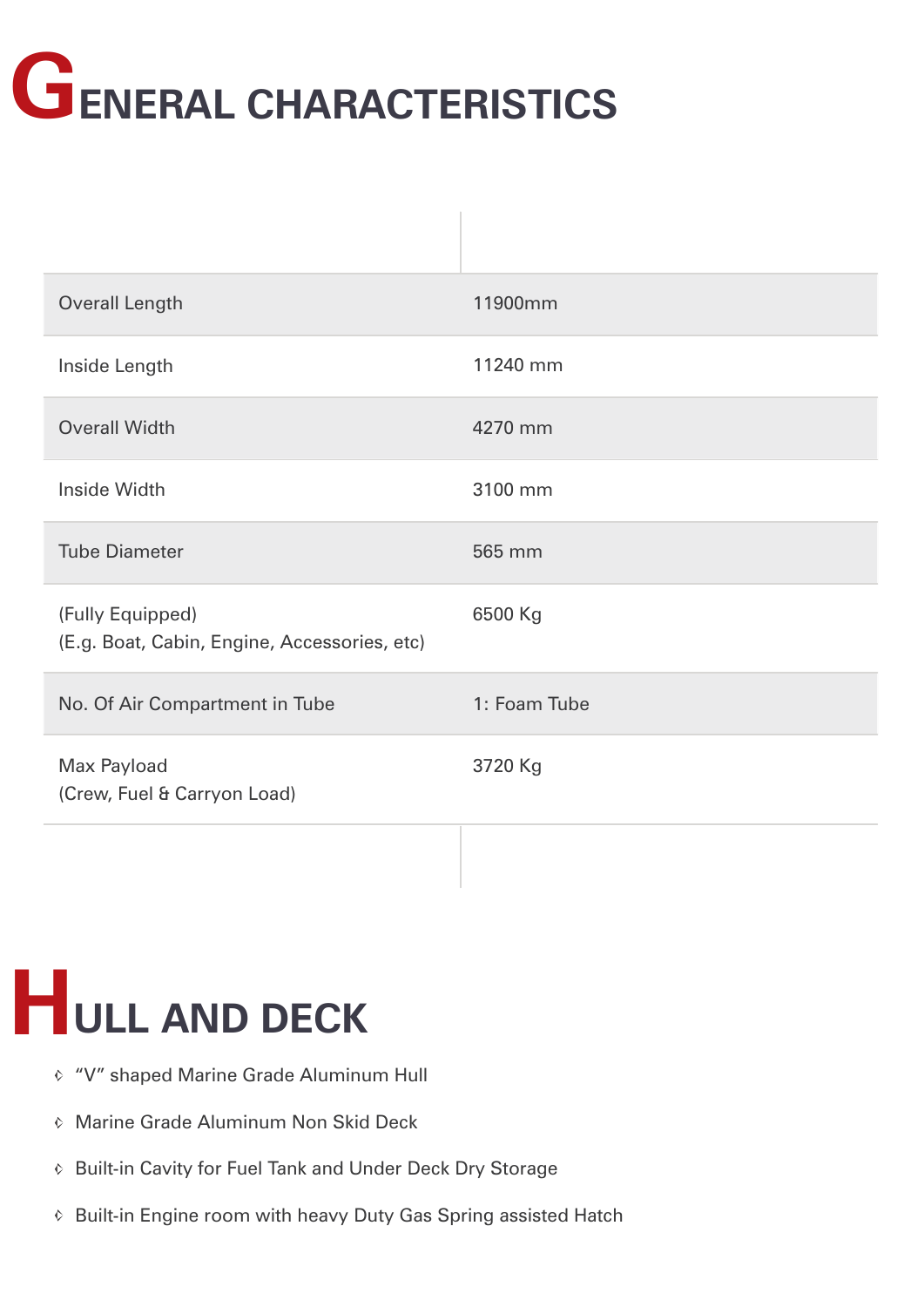### COLLAR

- $\Diamond$  Bolted Neoprene / Hypalon 1670 Dtex D- tube Filled with PE Foam
- **Collar Accessories:** 
	- Triple Rubber Fender Strake
	- Interior & Exterior Safety Grab rope
	- Moulded handles
	- Neoprene non-slip patches
	- Paddle Attachment Strips
	- ASIS Logos Standard Color



- Wiper
- Cabin enough to accommodate 4 PAX



- Wiper
- Cabin enough to accommodate 4 PAX
- Total Seating for 16 PAX



- •Heavy Duty Aluminum Bow Eye and two heavy duty Aluminum Bollard rope tie-downs at stern
- Grab rail around Engine rtoom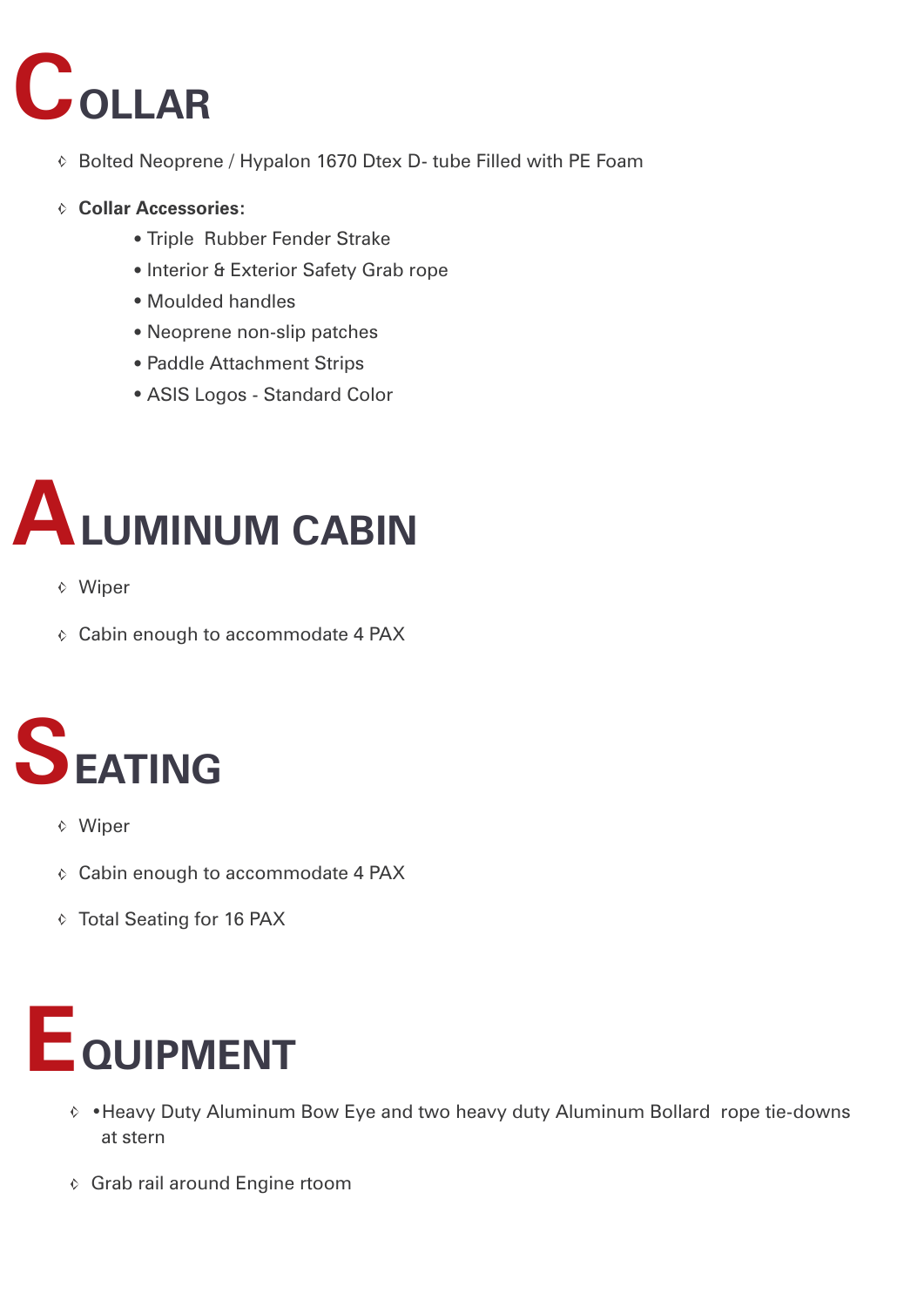### **BILGE PUMPING / DRAINING**

- ♦ High Capacity Deck Self Drains 2 no.
- Hull Drains 1 No.
- Electrical Bilge Pump 2 no. With Float Switch

Manual Bilge Pump

## **HOISTING**

Heavy Duty Lifting Points (2 No. at Stem & 2 No. at Bow)

#### **ELECTRICAL**

- 12 V / DC Electrical System
- AGM Battery with Battery Trey & Selector / Isolate Switches
- 12 V Electrical Socket 2 no.
- Switch Panel
- Anchor lights
- $\Diamond$  Navigation LED lights in accordance with CE Standard
- Cabin Light  $\Diamond$
- $\Diamond$  Search lights Rotating via remote control mounted on console
- Offshore Compass
- Horn